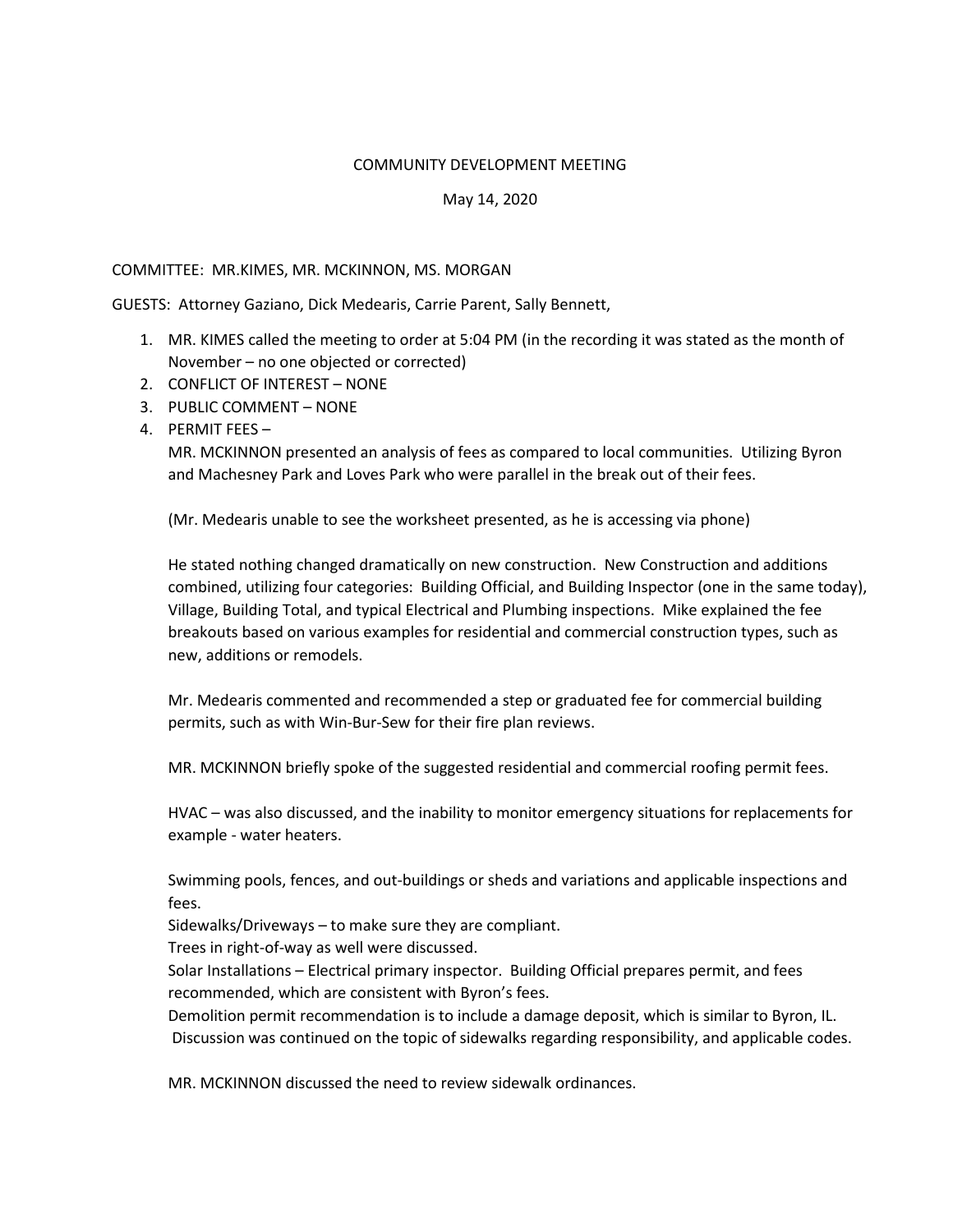Discussion moved to the process of roofing permits and how to be more efficient.

DICK MEDEARIS made suggestion for the increase of roofing permit fees, and the payment to in a different time line for administrative work performed, specifically in the case of a permit that is written but never processed by the contractor referring to the time it takes him to complete a submitted application for permit, then it does not materialize in payment.

MR. MCKINNON, answered Mr. Medearis and the justification for when the inspector is paid for the work.

MS. MORGAN came back to the spreadsheet and the tracking of time and effort by all involved. MR. MCKINNON addressed the fact that COVID19 has complicated the process. MR. MCKINNON also reviewed the calculations used to determine the new breakout of the fees to the Village and to the Building Official. MR. MCKINNON reiterated the point, his intent was to be comparable to similar communities, and to be equitable for all involved (the village and the building official).

MS. MORGAN asked who the Building Official reports to. MR. MCKINNON stated the Building Official reports to the Community Development Committee. Discussion also of reasonable time involved for processing and performing the inspections.

Feedback is requested by the Committee of the Whole Meeting, in order to present and get other trustee input. Recommendation to increase permit fees, possibly July. MR. MCKINNON asked about the guidelines for changing the fees and properly informing the community of the increase.

MR. KIMES stated we have to cover costs and fairly compensate employees as well.

Carrie informed the committee that the cost to mail the permits to the contractors is greater than .55 each. Additionally, she commented about the time consuming handwritten process, and the redundancy of tasks in tracking the permits.

MR. MCKINNON recommended some changes, such as eliminating the costs sheet, as well as a change to the PERMIT APPLICATION to capture the information in one document. Thus eliminating re-writing the same information in several forms.

MR. KIMES asked if a motion was needed to make these changes.

Attorney Gaziano advised the committee to bring it to the board to be discussed regarding the changes to the administrative process and policy decisions. MR. MCKINNON stated he would make the motion to edit the forms for the simplicity of the roofing permits based on the discussion, by eliminating the receipt, capturing the information on the yellow cost sheet, and incorporated into the application. To implement sooner rather than later. Motion seconded by MS. MORGAN. Motion carried on voice vote to go to PRES. EUBANK for discussion.

Attorney Gaziano reported on the Highland's complaint is going to PRES. EUBANK for review, and I then to be served on the registered agent, and served on the previous registered agent who is out of the country.